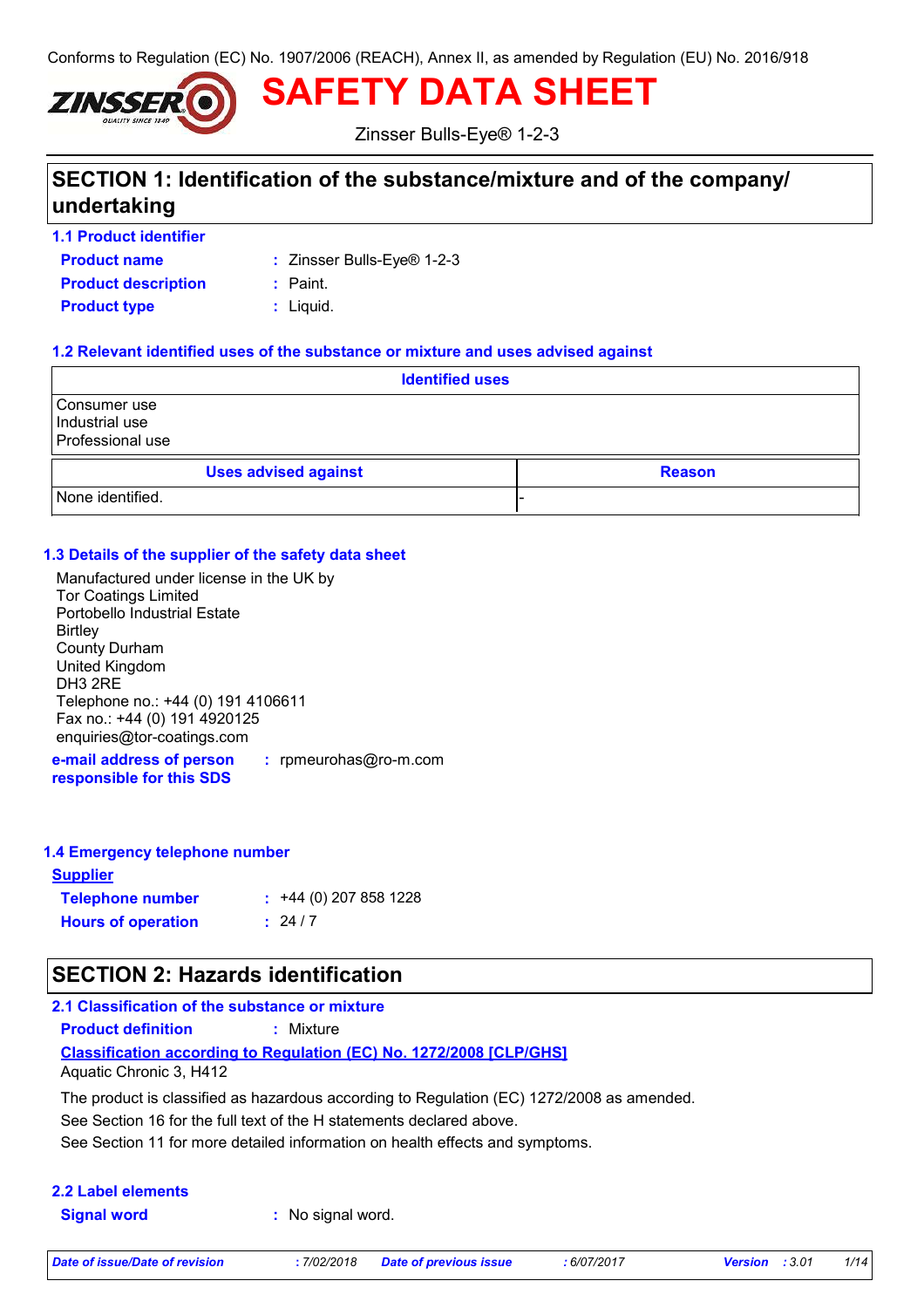# **SECTION 2: Hazards identification**

| <b>Hazard statements</b>                                                                                                                                        | : Harmful to aquatic life with long lasting effects.                                                                                                                                                                                                                  |
|-----------------------------------------------------------------------------------------------------------------------------------------------------------------|-----------------------------------------------------------------------------------------------------------------------------------------------------------------------------------------------------------------------------------------------------------------------|
| <b>Precautionary statements</b>                                                                                                                                 |                                                                                                                                                                                                                                                                       |
| <b>General</b>                                                                                                                                                  | : P102 - Keep out of reach of children.<br>P103 - Read label before use.<br>P101 - If medical advice is needed, have product container or label at hand.                                                                                                              |
| <b>Prevention</b>                                                                                                                                               | : P273 - Avoid release to the environment.                                                                                                                                                                                                                            |
| <b>Response</b>                                                                                                                                                 | : Not applicable.                                                                                                                                                                                                                                                     |
| <b>Storage</b>                                                                                                                                                  | : Not applicable.                                                                                                                                                                                                                                                     |
| <b>Disposal</b>                                                                                                                                                 | : P501 - Dispose of contents and container in accordance with all local, regional,<br>national and international regulations.                                                                                                                                         |
|                                                                                                                                                                 | Not applicable.                                                                                                                                                                                                                                                       |
| <b>Supplemental label</b><br>elements                                                                                                                           | Contains a biocidal product. Contains Reaction mass of: 5-chloro-2-methyl-<br>4-isothiazolin-3-one [EC no. 247-500-7] and 2-methyl-2H-isothiazol-3-one [EC no.<br>220-239-6] (3:1) and 4,5-dichloro-2-octyl-2H-isothiazol-3-one. May produce an<br>allergic reaction. |
| <b>Annex XVII - Restrictions</b><br>on the manufacture,<br>placing on the market and<br>use of certain dangerous<br>substances, mixtures and<br><b>articles</b> | : Not applicable.                                                                                                                                                                                                                                                     |
| <b>UFI Code</b>                                                                                                                                                 | $:$ N7RQ-CCVR-2KK8-7XKK                                                                                                                                                                                                                                               |
| <b>Special packaging requirements</b>                                                                                                                           |                                                                                                                                                                                                                                                                       |
| <b>Containers to be fitted</b><br>with child-resistant<br>fastenings                                                                                            | : Not applicable.                                                                                                                                                                                                                                                     |
| <b>Tactile warning of danger : Not applicable.</b>                                                                                                              |                                                                                                                                                                                                                                                                       |
| <b>2.3 Other hazards</b>                                                                                                                                        |                                                                                                                                                                                                                                                                       |
| Other hazards which do                                                                                                                                          | : None known.                                                                                                                                                                                                                                                         |

# **not result in classification**

# **SECTION 3: Composition/information on ingredients**

|                                                            |                                                                                       |               | <b>Classification</b>                                                                                                                                                       |             |
|------------------------------------------------------------|---------------------------------------------------------------------------------------|---------------|-----------------------------------------------------------------------------------------------------------------------------------------------------------------------------|-------------|
| <b>Product/ingredient</b><br>name                          | <b>Identifiers</b>                                                                    | $\frac{9}{6}$ | <b>Regulation (EC) No. 1272/2008 [CLP]</b>                                                                                                                                  | <b>Type</b> |
| propane-1,2-diol                                           | REACH #:<br>02-2119752808-26<br>EC: 200-338-0<br>CAS: 57-55-6                         | $\leq$ 3      | Not classified.                                                                                                                                                             | $[2]$       |
| zinc oxide                                                 | REACH#:<br>01-2119463881-32<br>EC: 215-222-5<br>CAS: 1314-13-2<br>Index: 030-013-00-7 | $\leq$ 3      | Aquatic Acute 1, H400 (M=1)<br>Aquatic Chronic 1, H410 (M=1)                                                                                                                | $[1]$       |
| 4,5-dichloro-2-octyl-2H- EC: 264-843-8<br>isothiazol-3-one | CAS: 64359-81-5                                                                       | ≤0,1          | Acute Tox. 4, H302<br>Acute Tox. 3, H331<br>Skin Corr. 1B, H314<br>Eye Dam. 1, H318<br>Skin Sens. 1, H317<br>Aquatic Acute 1, H400 (M=10)<br>Aquatic Chronic 1, H410 (M=10) | $[1]$       |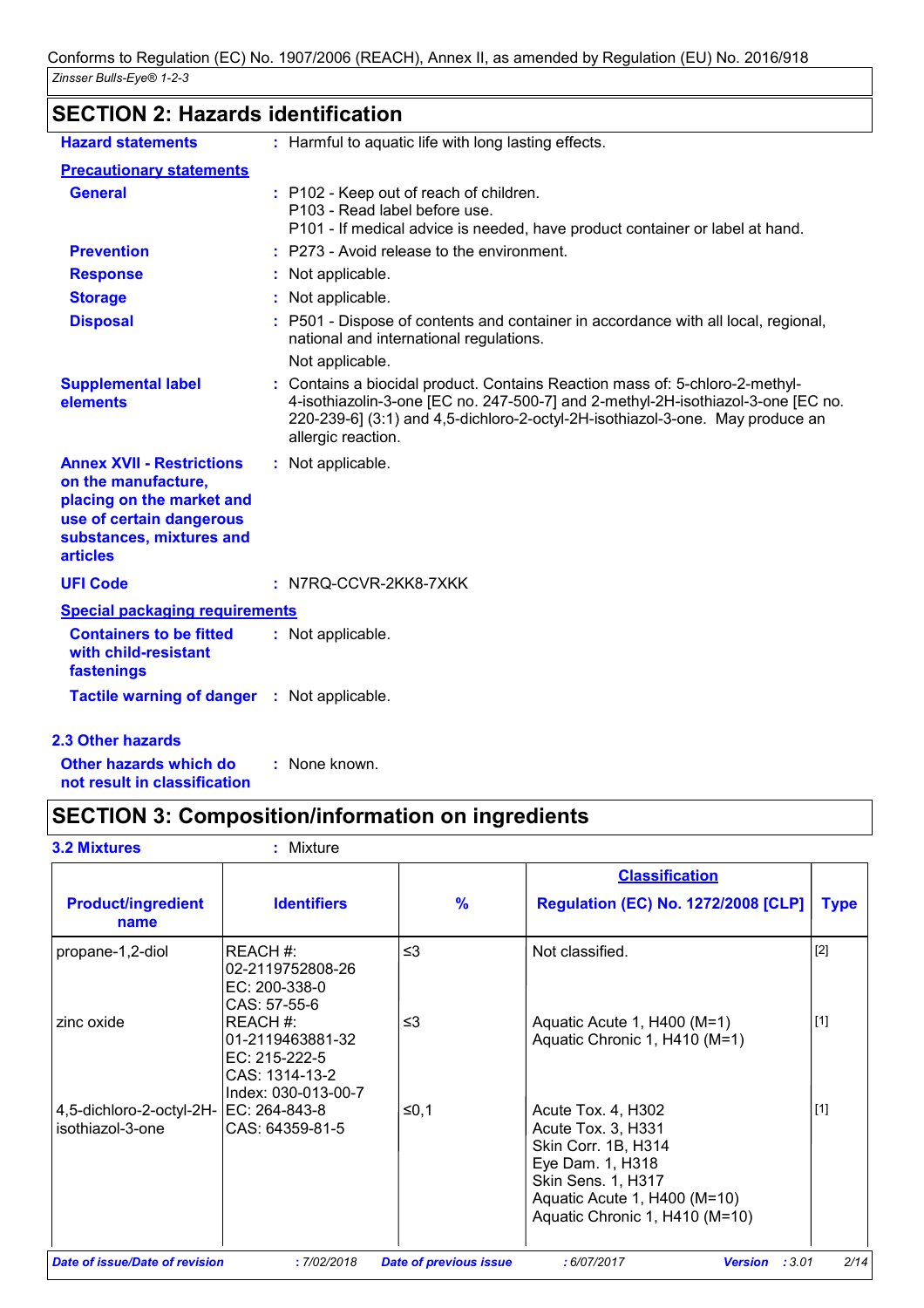### **SECTION 3: Composition/information on ingredients**

|                                                                                                                  |  | See Section 16 for the full text of the<br>H statements declared above. |  |
|------------------------------------------------------------------------------------------------------------------|--|-------------------------------------------------------------------------|--|
| موله وزامهم ومزاوماتهم والمقام ومواجبهما الموسين ومطلوباتين وامتوان لموموموس ولموالموسون اموم تلزلوا ومرموم معمر |  |                                                                         |  |

There are no additional ingredients present which, within the current knowledge of the supplier and in the concentrations applicable, are classified as hazardous to health or the environment, are PBTs, vPvBs or Substances of equivalent concern, or have been assigned a workplace exposure limit and hence require reporting in this section.

Type

[1] Substance classified with a health or environmental hazard

[2] Substance with a workplace exposure limit

[3] Substance meets the criteria for PBT according to Regulation (EC) No. 1907/2006, Annex XIII

[4] Substance meets the criteria for vPvB according to Regulation (EC) No. 1907/2006, Annex XIII

[5] Substance of equivalent concern

Occupational exposure limits, if available, are listed in Section 8.

### **SECTION 4: First aid measures**

#### **4.1 Description of first aid measures**

| <b>General</b>                    | : In all cases of doubt, or when symptoms persist, seek medical attention. Never give<br>anything by mouth to an unconscious person. If unconscious, place in recovery<br>position and seek medical advice. |
|-----------------------------------|-------------------------------------------------------------------------------------------------------------------------------------------------------------------------------------------------------------|
| <b>Eye contact</b>                | : Remove contact lenses, irrigate copiously with clean, fresh water, holding the<br>eyelids apart for at least 10 minutes and seek immediate medical advice.                                                |
| <b>Inhalation</b>                 | : Remove to fresh air. Keep person warm and at rest. If not breathing, if breathing is<br>irregular or if respiratory arrest occurs, provide artificial respiration or oxygen by<br>trained personnel.      |
| <b>Skin contact</b>               | : Remove contaminated clothing and shoes. Wash skin thoroughly with soap and<br>water or use recognised skin cleanser. Do NOT use solvents or thinners.                                                     |
| <b>Ingestion</b>                  | : If swallowed, seek medical advice immediately and show the container or label.<br>Keep person warm and at rest. Do NOT induce vomiting.                                                                   |
| <b>Protection of first-aiders</b> | : No action shall be taken involving any personal risk or without suitable training. It<br>may be dangerous to the person providing aid to give mouth-to-mouth resuscitation.                               |

#### **4.2 Most important symptoms and effects, both acute and delayed**

There are no data available on the mixture itself. The mixture has been assessed following the conventional method of the CLP Regulation (EC) No 1272/2008 and is classified for toxicological properties accordingly. See Sections 2 and 3 for details.

Exposure to component solvent vapour concentrations in excess of the stated occupational exposure limit may result in adverse health effects such as mucous membrane and respiratory system irritation and adverse effects on the kidneys, liver and central nervous system. Symptoms and signs include headache, dizziness, fatigue, muscular weakness, drowsiness and, in extreme cases, loss of consciousness.

Solvents may cause some of the above effects by absorption through the skin. Repeated or prolonged contact with the mixture may cause removal of natural fat from the skin, resulting in non-allergic contact dermatitis and absorption through the skin.

If splashed in the eyes, the liquid may cause irritation and reversible damage.

This takes into account, where known, delayed and immediate effects and also chronic effects of components from short-term and long-term exposure by oral, inhalation and dermal routes of exposure and eye contact.

Contains 4,5-dichloro-2-octyl-2H-isothiazol-3-one, Reaction mass of: 5-chloro-2-methyl-4-isothiazolin-3-one [EC no. 247-500-7] and 2-methyl-2H-isothiazol-3-one [EC no. 220-239-6] (3:1). May produce an allergic reaction.

#### **Over-exposure signs/symptoms**

| <b>Eye contact</b>  | : No specific data. |
|---------------------|---------------------|
| <b>Inhalation</b>   | : No specific data. |
| <b>Skin contact</b> | : No specific data. |
| <b>Ingestion</b>    | : No specific data. |

#### **4.3 Indication of any immediate medical attention and special treatment needed**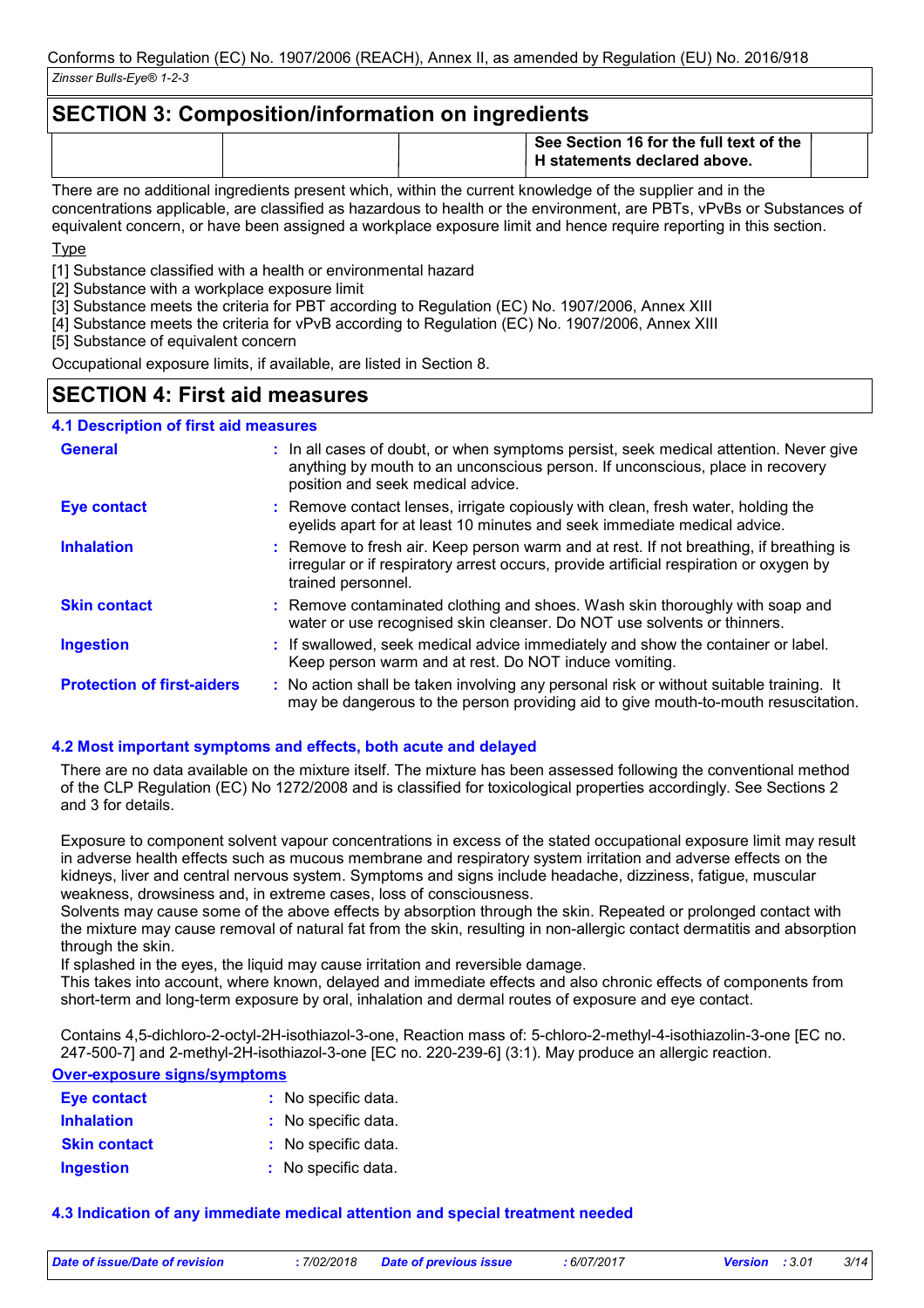| Notes to physician         | : Treat symptomatically. Contact poison treatment specialist immediately if large |
|----------------------------|-----------------------------------------------------------------------------------|
|                            | quantities have been ingested or inhaled.                                         |
| <b>Specific treatments</b> | No specific treatment.                                                            |

See toxicological information (Section 11)

| <b>SECTION 5: Firefighting measures</b>                  |                                                                                                                                                                                                                                                                                                                                                                       |  |  |
|----------------------------------------------------------|-----------------------------------------------------------------------------------------------------------------------------------------------------------------------------------------------------------------------------------------------------------------------------------------------------------------------------------------------------------------------|--|--|
| 5.1 Extinguishing media<br><b>Suitable extinguishing</b> | : Recommended: alcohol-resistant foam, $CO2$ , powders, water spray.                                                                                                                                                                                                                                                                                                  |  |  |
| media                                                    |                                                                                                                                                                                                                                                                                                                                                                       |  |  |
| <b>Unsuitable extinguishing</b><br>media                 | : Do not use water jet.                                                                                                                                                                                                                                                                                                                                               |  |  |
|                                                          | 5.2 Special hazards arising from the substance or mixture                                                                                                                                                                                                                                                                                                             |  |  |
| <b>Hazards from the</b><br>substance or mixture          | : In a fire or if heated, a pressure increase will occur and the container may burst.<br>This material is harmful to aquatic life with long lasting effects. Fire water<br>contaminated with this material must be contained and prevented from being<br>discharged to any waterway, sewer or drain.                                                                  |  |  |
| <b>Hazardous thermal</b><br>decomposition products       | : Decomposition products may include the following materials:<br>carbon dioxide<br>carbon monoxide<br>metal oxide/oxides                                                                                                                                                                                                                                              |  |  |
| <b>5.3 Advice for firefighters</b>                       |                                                                                                                                                                                                                                                                                                                                                                       |  |  |
| <b>Special protective actions</b><br>for fire-fighters   | : Promptly isolate the scene by removing all persons from the vicinity of the incident if<br>there is a fire. No action shall be taken involving any personal risk or without<br>suitable training.                                                                                                                                                                   |  |  |
| <b>Special protective</b><br>equipment for fire-fighters | : Fire-fighters should wear appropriate protective equipment and self-contained<br>breathing apparatus (SCBA) with a full face-piece operated in positive pressure<br>mode. Clothing for fire-fighters (including helmets, protective boots and gloves)<br>conforming to European standard EN 469 will provide a basic level of protection for<br>chemical incidents. |  |  |
| <b>Additional information</b>                            | : No unusual hazard if involved in a fire.                                                                                                                                                                                                                                                                                                                            |  |  |

### **SECTION 6: Accidental release measures**

#### **6.1 Personal precautions, protective equipment and emergency procedures**

| For non-emergency<br>personnel                           | : No action shall be taken involving any personal risk or without suitable training.<br>Evacuate surrounding areas. Keep unnecessary and unprotected personnel from<br>entering. Do not touch or walk through spilt material. Avoid breathing vapour or<br>mist. Provide adequate ventilation. Wear appropriate respirator when ventilation is<br>inadequate. Put on appropriate personal protective equipment. |
|----------------------------------------------------------|-----------------------------------------------------------------------------------------------------------------------------------------------------------------------------------------------------------------------------------------------------------------------------------------------------------------------------------------------------------------------------------------------------------------|
|                                                          | <b>For emergency responders</b> : If specialised clothing is required to deal with the spillage, take note of any<br>information in Section 8 on suitable and unsuitable materials. See also the<br>information in "For non-emergency personnel".                                                                                                                                                               |
| <b>6.2 Environmental</b><br><b>precautions</b>           | : Avoid dispersal of spilt material and runoff and contact with soil, waterways, drains<br>and sewers. Inform the relevant authorities if the product has caused environmental<br>pollution (sewers, waterways, soil or air). Water polluting material. May be harmful<br>to the environment if released in large quantities.                                                                                   |
| 6.3 Methods and material for containment and cleaning up |                                                                                                                                                                                                                                                                                                                                                                                                                 |
| <b>Small spill</b>                                       | : Stop leak if without risk. Move containers from spill area. Dilute with water and mop<br>up if water-soluble. Alternatively, or if water-insoluble, absorb with an inert dry<br>material and place in an appropriate waste disposal container. Dispose of via a<br>licensed waste disposal contractor.                                                                                                        |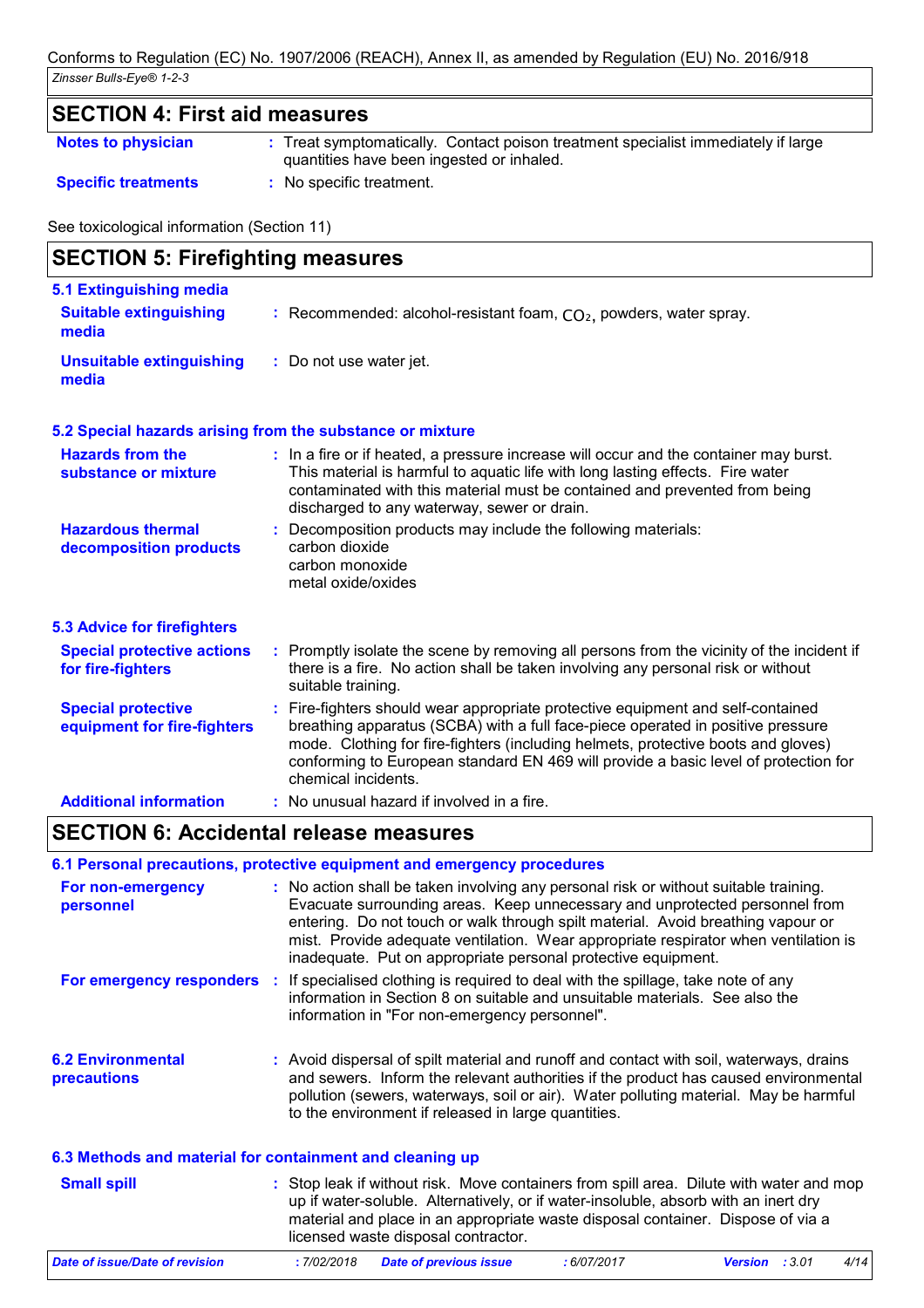### **SECTION 6: Accidental release measures**

| <b>Large spill</b>                        | : Stop leak if without risk. Move containers from spill area. Approach the release<br>from upwind. Prevent entry into sewers, water courses, basements or confined<br>areas. Wash spillages into an effluent treatment plant or proceed as follows.<br>Contain and collect spillage with non-combustible, absorbent material e.g. sand,<br>earth, vermiculite or diatomaceous earth and place in container for disposal<br>according to local regulations. Dispose of via a licensed waste disposal contractor.<br>Contaminated absorbent material may pose the same hazard as the spilt product. |
|-------------------------------------------|---------------------------------------------------------------------------------------------------------------------------------------------------------------------------------------------------------------------------------------------------------------------------------------------------------------------------------------------------------------------------------------------------------------------------------------------------------------------------------------------------------------------------------------------------------------------------------------------------|
| 6.4 Reference to other<br><b>sections</b> | : See Section 1 for emergency contact information.<br>See Section 8 for information on appropriate personal protective equipment.<br>See Section 13 for additional waste treatment information.                                                                                                                                                                                                                                                                                                                                                                                                   |

### **SECTION 7: Handling and storage**

The information in this section contains generic advice and guidance.

| <b>7.1 Precautions for safe</b><br>handling | : Keep away from heat, sparks and flame. No sparking tools should be used.<br>Avoid contact with skin and eyes. Avoid the inhalation of dust, particulates, spray or<br>mist arising from the application of this mixture. Avoid inhalation of dust from<br>sanding.<br>Eating, drinking and smoking should be prohibited in areas where this material is<br>handled, stored and processed.                   |
|---------------------------------------------|---------------------------------------------------------------------------------------------------------------------------------------------------------------------------------------------------------------------------------------------------------------------------------------------------------------------------------------------------------------------------------------------------------------|
|                                             | Put on appropriate personal protective equipment (see Section 8).<br>Never use pressure to empty. Container is not a pressure vessel.<br>Always keep in containers made from the same material as the original one.<br>Comply with the health and safety at work laws.                                                                                                                                        |
|                                             | When operators, whether spraying or not, have to work inside the spray booth,<br>ventilation is unlikely to be sufficient to control particulates and solvent vapour in all<br>cases. In such circumstances they should wear a compressed air-fed respirator<br>during the spraying process and until such time as the particulates and solvent<br>vapour concentration has fallen below the exposure limits. |

#### **7.2 Conditions for safe storage, including any incompatibilities**

Store in accordance with local regulations.

#### **Notes on joint storage**

Keep away from: oxidising agents, strong alkalis, strong acids.

#### **Additional information on storage conditions**

Observe label precautions. Do not store below the following temperature: 0°C (32°F). Store in a dry, cool and wellventilated area. Keep away from heat and direct sunlight. Keep away from sources of ignition. No smoking. Prevent unauthorised access. Containers that have been opened must be carefully resealed and kept upright to prevent leakage.

#### **7.3 Specific end use(s)**

**Recommendations :**

: Not available.

**Industrial sector specific : solutions**

: Not available.

### **SECTION 8: Exposure controls/personal protection**

The list of Identified Uses in Section 1 should be consulted for any available use-specific information provided in the Exposure Scenario(s).

#### **8.1 Control parameters**

**Occupational exposure limits**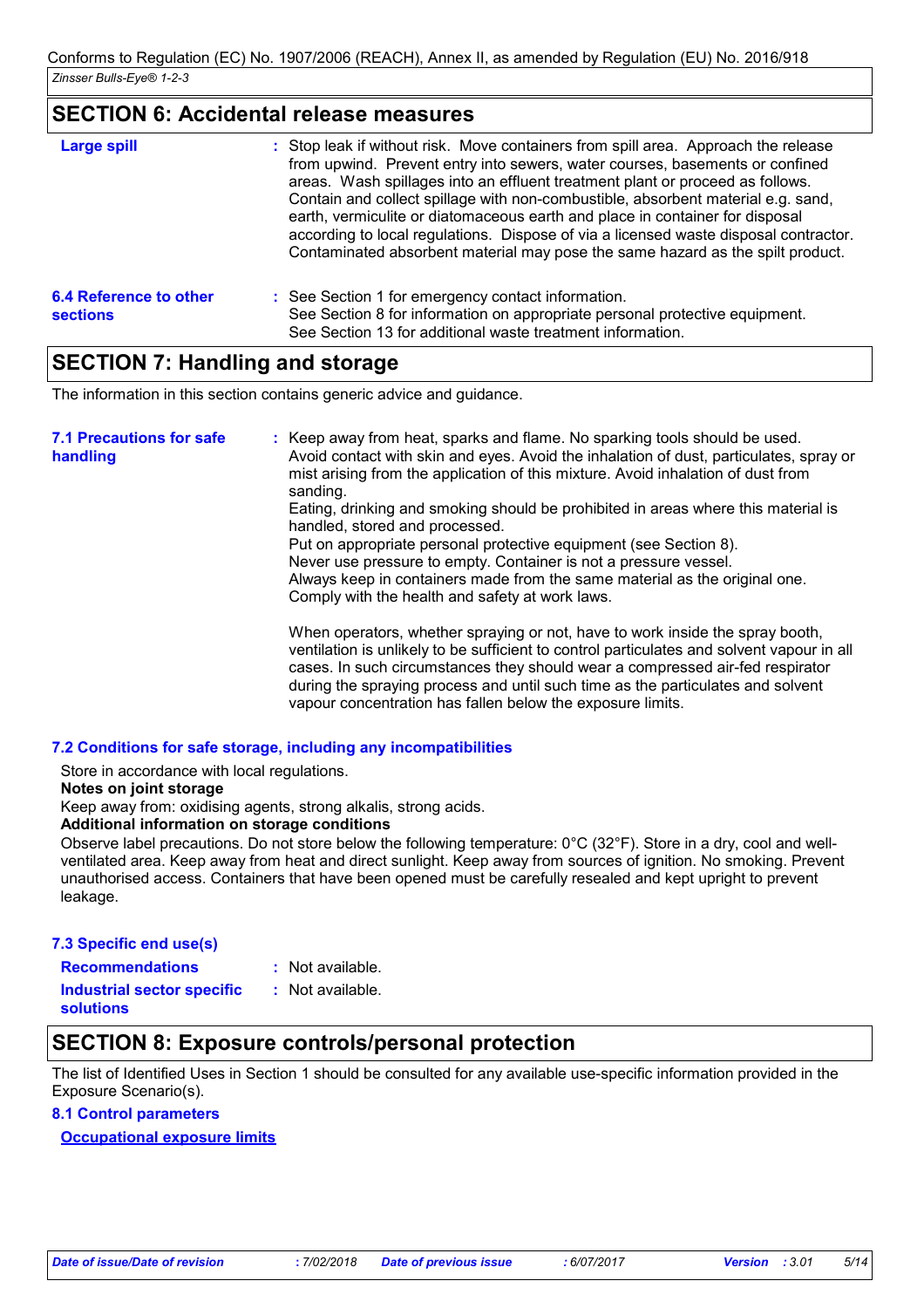# **SECTION 8: Exposure controls/personal protection**

| <b>Product/ingredient name</b>              |  | <b>Exposure limit values</b>                                                                                                                                                                                                                                                                                                                                                                                                                                                                                                                                                                                                                                                                                                                                                                                                                                                                                                                     |  |  |  |
|---------------------------------------------|--|--------------------------------------------------------------------------------------------------------------------------------------------------------------------------------------------------------------------------------------------------------------------------------------------------------------------------------------------------------------------------------------------------------------------------------------------------------------------------------------------------------------------------------------------------------------------------------------------------------------------------------------------------------------------------------------------------------------------------------------------------------------------------------------------------------------------------------------------------------------------------------------------------------------------------------------------------|--|--|--|
| propane-1,2-diol                            |  | EH40/2005 WELs (United Kingdom (UK), 12/2011).<br>TWA: 10 mg/m <sup>3</sup> 8 hours. Form: Particulate<br>TWA: 474 mg/m <sup>3</sup> 8 hours. Form: Sum of vapour and particulates<br>TWA: 150 ppm 8 hours. Form: Sum of vapour and particulates                                                                                                                                                                                                                                                                                                                                                                                                                                                                                                                                                                                                                                                                                                 |  |  |  |
| <b>Recommended monitoring</b><br>procedures |  | If this product contains ingredients with exposure limits, personal, workplace<br>atmosphere or biological monitoring may be required to determine the effectiveness<br>of the ventilation or other control measures and/or the necessity to use respiratory<br>protective equipment. Reference should be made to monitoring standards, such as<br>the following: European Standard EN 689 (Workplace atmospheres - Guidance for<br>the assessment of exposure by inhalation to chemical agents for comparison with<br>limit values and measurement strategy) European Standard EN 14042 (Workplace<br>atmospheres - Guide for the application and use of procedures for the assessment<br>of exposure to chemical and biological agents) European Standard EN 482<br>(Workplace atmospheres - General requirements for the performance of procedures<br>ومسوادات والمستلفين والمتسوم والمتساوي والمستحدث والمستحدث والمستنقذ المستحدث والمستحدث |  |  |  |

for the measurement of chemical agents) Reference to national guidance documents for methods for the determination of hazardous substances will also be required.

#### **DNELs/DMELs**

| <b>Product/ingredient name</b> | <b>Type</b> | <b>Exposure</b>         | <b>Value</b>                   | <b>Population</b> | <b>Effects</b> |
|--------------------------------|-------------|-------------------------|--------------------------------|-------------------|----------------|
| zinc oxide                     | <b>DNEL</b> | Long term<br>Inhalation | 5 mg/ $m3$                     | Workers           | Systemic       |
|                                | <b>DNEL</b> | Long term<br>Inhalation | $2,5$ mg/m <sup>3</sup>        | Consumers         | Systemic       |
|                                | <b>DNEL</b> | Long term Dermal        | 83 mg/kg<br>bw/day             | Workers           | Systemic       |
|                                | <b>DNEL</b> | Long term Dermal        | 83 mg/kg<br>bw/day             | Consumers         | Systemic       |
|                                | <b>DNEL</b> | Long term Oral          | $0,83 \text{ mg}$<br>kg bw/day | Consumers         | Systemic       |

#### **PNECs**

| <b>Product/ingredient name</b> | <b>Compartment Detail</b>                                                                                   | <b>Value</b>                                                                              | <b>Method Detail</b> |
|--------------------------------|-------------------------------------------------------------------------------------------------------------|-------------------------------------------------------------------------------------------|----------------------|
| Izinc oxide                    | Fresh water<br>Marine<br>Sewage Treatment<br>Plant<br>Fresh water sediment<br>Marine water sediment<br>Soil | 25,6 µg/l<br>$7,6$ µg/l<br>64,7 µg/l<br>146 mg/kg dwt<br>70,3 mg/kg dwt<br>44,3 mg/kg dwt | ۰<br>۰               |

#### **8.2 Exposure controls**

| <b>Appropriate engineering</b><br><b>controls</b><br><b>Individual protection measures</b> | : Provide adequate ventilation. Where reasonably practicable, this should be<br>achieved by the use of local exhaust ventilation and good general extraction. If<br>these are not sufficient to maintain concentrations of particulates and solvent<br>vapours below the OEL, suitable respiratory protection must be worn.                                                                                              |
|--------------------------------------------------------------------------------------------|--------------------------------------------------------------------------------------------------------------------------------------------------------------------------------------------------------------------------------------------------------------------------------------------------------------------------------------------------------------------------------------------------------------------------|
| <b>Hygiene measures</b>                                                                    | : Wash hands, forearms and face thoroughly after handling chemical products, before<br>eating, smoking and using the lavatory and at the end of the working period.<br>Appropriate techniques should be used to remove potentially contaminated clothing.<br>Wash contaminated clothing before reusing. Ensure that eyewash stations and<br>safety showers are close to the workstation location.                        |
| <b>Eye/face protection</b>                                                                 | : Safety eyewear complying with an approved standard should be used when a risk<br>assessment indicates this is necessary to avoid exposure to liquid splashes, mists,<br>gases or dusts. If contact is possible, the following protection should be worn,<br>unless the assessment indicates a higher degree of protection: safety glasses with<br>side-shields. Recommended: safety glasses with side-shields (EN 166) |
| Date of issue/Date of revision                                                             | <b>Date of previous issue</b><br>: 3.01<br>:7/02/2018<br>6/14<br>:6/07/2017<br><b>Version</b>                                                                                                                                                                                                                                                                                                                            |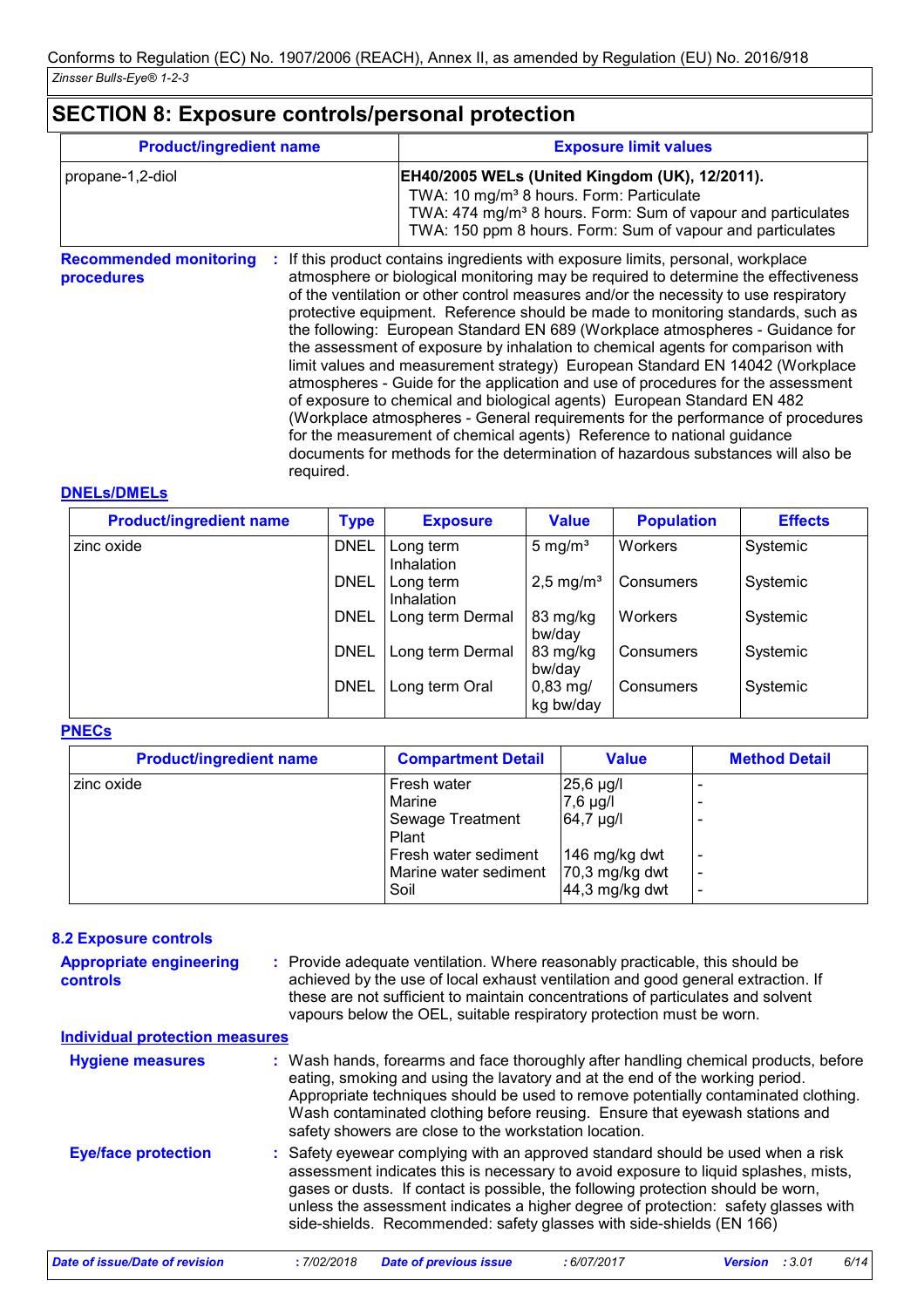### **SECTION 8: Exposure controls/personal protection**

#### **Skin protection**

#### **Hand protection**

There is no one glove material or combination of materials that will give unlimited resistance to any individual or combination of chemicals.

The breakthrough time must be greater than the end use time of the product.

The instructions and information provided by the glove manufacturer on use, storage, maintenance and replacement must be followed.

Gloves should be replaced regularly and if there is any sign of damage to the glove material.

Always ensure that gloves are free from defects and that they are stored and used correctly.

The performance or effectiveness of the glove may be reduced by physical/chemical damage and poor maintenance.

Barrier creams may help to protect the exposed areas of the skin but should not be applied once exposure has occurred.

| <b>Gloves</b>                             | : For prolonged or repeated handling, use the following type of gloves:                                                                                                                                                                                                                                                                                         |
|-------------------------------------------|-----------------------------------------------------------------------------------------------------------------------------------------------------------------------------------------------------------------------------------------------------------------------------------------------------------------------------------------------------------------|
|                                           | Recommended: > 8 hours (breakthrough time): nitrile rubber (0.5mm)<br>The recommendation for the type or types of glove to use when handling this<br>product is based on information from the following source:<br><b>EN 374</b>                                                                                                                                |
|                                           | The user must check that the final choice of type of glove selected for handling this<br>product is the most appropriate and takes into account the particular conditions of<br>use, as included in the user's risk assessment.                                                                                                                                 |
| <b>Body protection</b>                    | : Personal protective equipment for the body should be selected based on the task<br>being performed and the risks involved and should be approved by a specialist<br>before handling this product. Recommended: Wear overalls or long sleeved shirt.<br>(EN 467)                                                                                               |
| <b>Other skin protection</b>              | : Appropriate footwear and any additional skin protection measures should be<br>selected based on the task being performed and the risks involved and should be<br>approved by a specialist before handling this product.                                                                                                                                       |
| <b>Respiratory protection</b>             | : Based on the hazard and potential for exposure, select a respirator that meets the<br>appropriate standard or certification. Respirators must be used according to a<br>respiratory protection program to ensure proper fitting, training, and other important<br>aspects of use. Recommended: organic vapour (Type A) and particulate filter (EN<br>$141$ ). |
| <b>Environmental exposure</b><br>controls | : Emissions from ventilation or work process equipment should be checked to ensure<br>they comply with the requirements of environmental protection legislation. In some<br>cases, fume scrubbers, filters or engineering modifications to the process<br>equipment will be necessary to reduce emissions to acceptable levels.                                 |

### **SECTION 9: Physical and chemical properties**

#### **9.1 Information on basic physical and chemical properties**

| <b>Appearance</b>                          |                                                                                                                                                                                                                                                      |
|--------------------------------------------|------------------------------------------------------------------------------------------------------------------------------------------------------------------------------------------------------------------------------------------------------|
| <b>Physical state</b>                      | $:$ Liquid.                                                                                                                                                                                                                                          |
| <b>Colour</b>                              | : Various                                                                                                                                                                                                                                            |
| <b>Odour</b>                               | $:$ Faint odour.                                                                                                                                                                                                                                     |
| <b>Odour threshold</b>                     | $:$ Not available.                                                                                                                                                                                                                                   |
| pH                                         | $\div$ 9 to 10                                                                                                                                                                                                                                       |
| <b>Melting point/freezing point</b>        | $: 0^{\circ}$ C                                                                                                                                                                                                                                      |
| Initial boiling point and<br>boiling range | $: >100^{\circ}$ C                                                                                                                                                                                                                                   |
| <b>Flash point</b>                         | : Closed cup: >100°C [Product does not sustain combustion.]                                                                                                                                                                                          |
| <b>Evaporation rate</b>                    | $\div$ <1 (butyl acetate = 1)                                                                                                                                                                                                                        |
| <b>Flammability (solid, gas)</b>           | : Non-flammable in the presence of the following materials or conditions: open<br>flames, sparks and static discharge, heat and shocks and mechanical impacts.<br>Non-flammable but will burn on prolonged exposure to flame or high<br>temperature. |
| <b>Date of issue/Date of revision</b>      | 7/14<br>:7/02/2018<br><b>Date of previous issue</b><br>:6/07/2017<br>: 3.01<br><b>Version</b>                                                                                                                                                        |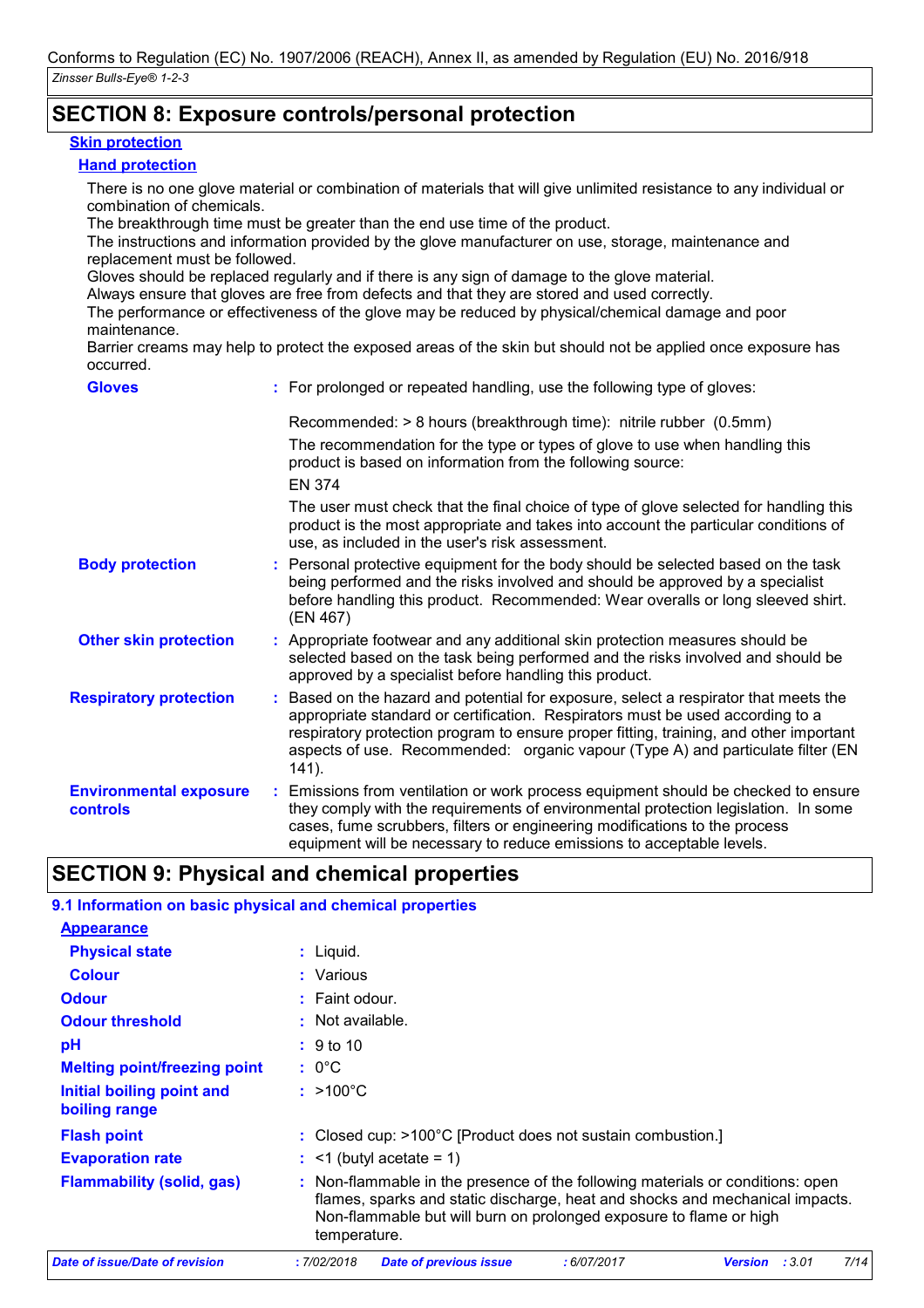# **SECTION 9: Physical and chemical properties**

| <b>Upper/lower flammability or</b><br>explosive limits            | : Not applicable.                                                                                                                          |
|-------------------------------------------------------------------|--------------------------------------------------------------------------------------------------------------------------------------------|
| <b>Vapour pressure</b>                                            | : 1,5 kPa [room temperature]                                                                                                               |
| <b>Vapour density</b>                                             | : $>1$ (Air = 1)                                                                                                                           |
| <b>Relative density</b>                                           | $: 1,28$ to 1,29                                                                                                                           |
| <b>Solubility(ies)</b>                                            | : Soluble in the following materials: cold water and hot water.<br>Very slightly soluble in the following materials: methanol and acetone. |
| <b>Partition coefficient: n-octanol/: Not available.</b><br>water |                                                                                                                                            |
| <b>Auto-ignition temperature</b>                                  | $:$ Not available.                                                                                                                         |
| <b>Decomposition temperature</b>                                  | : Not available.                                                                                                                           |
| <b>Viscosity</b>                                                  | : Dynamic (room temperature): 3000 to 8000 mPa $\cdot$ s                                                                                   |
| <b>Explosive properties</b>                                       | : Not applicable.                                                                                                                          |
| <b>Oxidising properties</b>                                       | : Not available.                                                                                                                           |

#### **9.2 Other information**

 $\mathbf{r}$ 

No additional information.

|                                                   | <b>SECTION 10: Stability and reactivity</b>                                                                                                                                                   |  |  |  |  |
|---------------------------------------------------|-----------------------------------------------------------------------------------------------------------------------------------------------------------------------------------------------|--|--|--|--|
| <b>10.1 Reactivity</b>                            | : No specific test data related to reactivity available for this product or its ingredients.                                                                                                  |  |  |  |  |
| <b>10.2 Chemical stability</b>                    | : Stable under recommended storage and handling conditions (see Section 7).                                                                                                                   |  |  |  |  |
| <b>10.3 Possibility of</b><br>hazardous reactions | : Under normal conditions of storage and use, hazardous reactions will not occur.                                                                                                             |  |  |  |  |
| <b>10.4 Conditions to avoid</b>                   | : When exposed to high temperatures may produce hazardous decomposition<br>products.                                                                                                          |  |  |  |  |
| <b>10.5 Incompatible materials</b>                | : Keep away from the following materials to prevent strong exothermic reactions:<br>oxidising agents, strong alkalis, strong acids.                                                           |  |  |  |  |
| <b>10.6 Hazardous</b><br>decomposition products   | : Under normal conditions of storage and use, hazardous decomposition products<br>should not be produced. If involved in a fire, toxic gases including CO, CO2 and<br>smoke can be generated. |  |  |  |  |

## **SECTION 11: Toxicological information**

#### **11.1 Information on toxicological effects**

#### **Acute toxicity**

| <b>Product/ingredient name</b>              | <b>Result</b>                      | <b>Species</b>                                                      | <b>Dose</b>               | <b>Exposure</b> |  |  |  |  |
|---------------------------------------------|------------------------------------|---------------------------------------------------------------------|---------------------------|-----------------|--|--|--|--|
| zinc oxide                                  | LC50 Inhalation Dusts and<br>mists | Mouse                                                               | 2500 mg/m <sup>3</sup>    | 4 hours         |  |  |  |  |
|                                             | LC50 Inhalation Dusts and<br>mists | Rat                                                                 | $>5700$ mg/m <sup>3</sup> | 4 hours         |  |  |  |  |
|                                             | LD50 Oral                          | Rat                                                                 | $>15$ g/kg                |                 |  |  |  |  |
| 4,5-dichloro-2-octyl-2H-<br>sothiazol-3-one | LC50 Inhalation Dusts and<br>mists | Rat                                                                 | $290$ mg/m <sup>3</sup>   | 4 hours         |  |  |  |  |
|                                             | LD50 Oral                          | Rat                                                                 | 756 mg/kg                 |                 |  |  |  |  |
| <b>Conclusion/Summary</b>                   |                                    | : Based on available data, the classification criteria are not met. |                           |                 |  |  |  |  |
| <b>Acute toxicity estimates</b>             |                                    |                                                                     |                           |                 |  |  |  |  |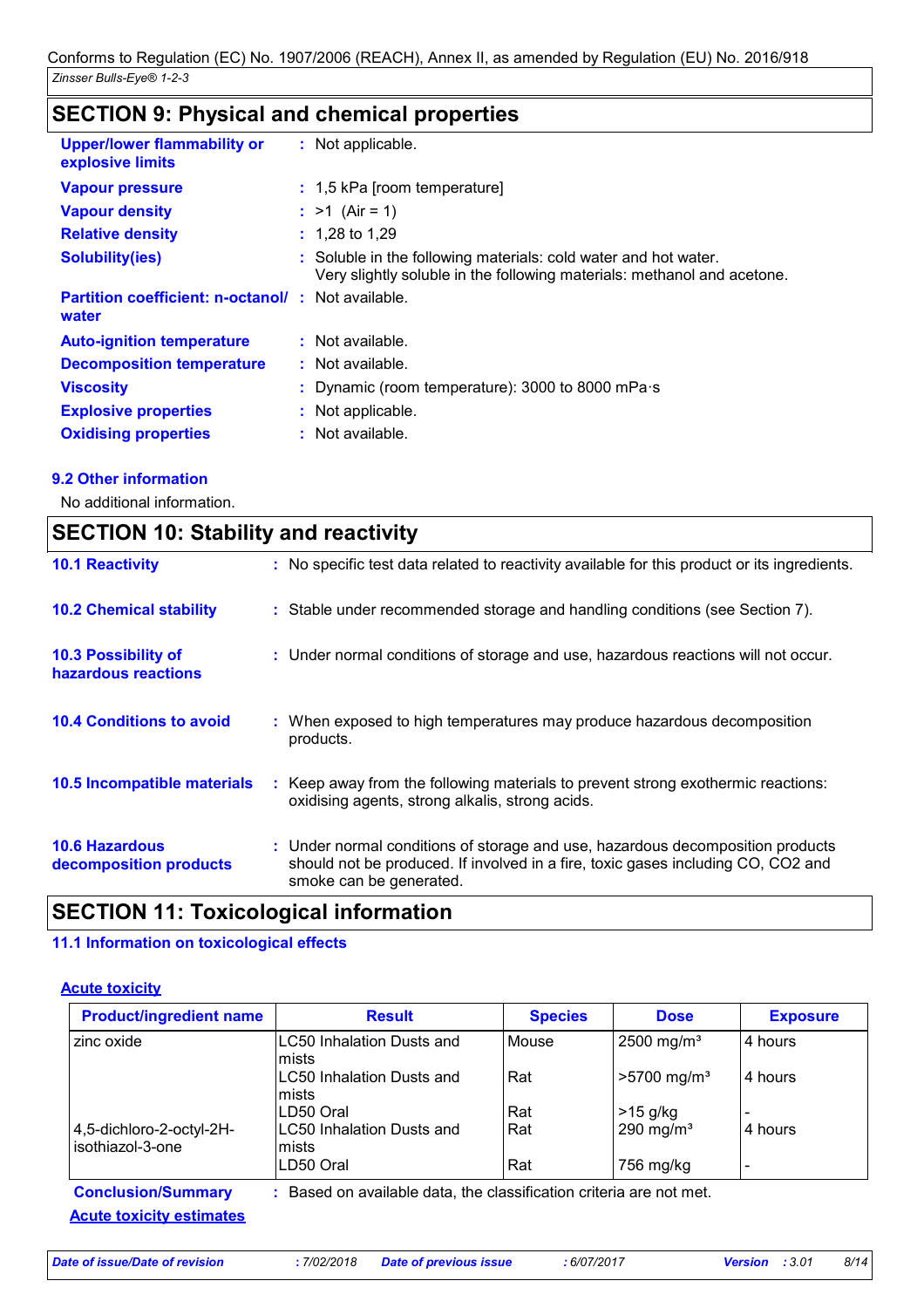# **SECTION 11: Toxicological information**

Not available.

#### **Irritation/Corrosion**

| <b>Product/ingredient name</b>                            | <b>Result</b>                                                                              | <b>Species</b> | <b>Score</b>             | <b>Exposure</b>            | <b>Observation</b>       |      |
|-----------------------------------------------------------|--------------------------------------------------------------------------------------------|----------------|--------------------------|----------------------------|--------------------------|------|
| zinc oxide                                                | Eyes - Mild irritant                                                                       | Rabbit         | $\blacksquare$           | 24 hours 500               |                          |      |
|                                                           | Skin - Mild irritant                                                                       | Rabbit         | $\overline{\phantom{a}}$ | milligrams<br>24 hours 500 |                          |      |
|                                                           |                                                                                            |                |                          | milligrams                 |                          |      |
| <b>Conclusion/Summary</b>                                 |                                                                                            |                |                          |                            |                          |      |
| <b>Skin</b>                                               | : Based on available data, the classification criteria are not met.                        |                |                          |                            |                          |      |
| <b>Eyes</b>                                               | : Based on available data, the classification criteria are not met.                        |                |                          |                            |                          |      |
| <b>Respiratory</b>                                        | : Based on available data, the classification criteria are not met.                        |                |                          |                            |                          |      |
| <b>Sensitisation</b>                                      |                                                                                            |                |                          |                            |                          |      |
| <b>Conclusion/Summary</b>                                 |                                                                                            |                |                          |                            |                          |      |
| <b>Skin</b>                                               | : Based on available data, the classification criteria are not met.                        |                |                          |                            |                          |      |
| <b>Respiratory</b>                                        | : Based on available data, the classification criteria are not met.                        |                |                          |                            |                          |      |
| <b>Mutagenicity</b>                                       |                                                                                            |                |                          |                            |                          |      |
| <b>Conclusion/Summary</b>                                 | : Based on available data, the classification criteria are not met.                        |                |                          |                            |                          |      |
| <b>Carcinogenicity</b>                                    |                                                                                            |                |                          |                            |                          |      |
| <b>Conclusion/Summary</b>                                 | : Based on available data, the classification criteria are not met.                        |                |                          |                            |                          |      |
| <b>Reproductive toxicity</b>                              |                                                                                            |                |                          |                            |                          |      |
| <b>Conclusion/Summary</b>                                 | : Based on available data, the classification criteria are not met.                        |                |                          |                            |                          |      |
| <b>Teratogenicity</b>                                     |                                                                                            |                |                          |                            |                          |      |
| <b>Conclusion/Summary</b>                                 | : Based on available data, the classification criteria are not met.                        |                |                          |                            |                          |      |
| <b>Specific target organ toxicity (single exposure)</b>   |                                                                                            |                |                          |                            |                          |      |
| Not available.                                            |                                                                                            |                |                          |                            |                          |      |
| <b>Specific target organ toxicity (repeated exposure)</b> |                                                                                            |                |                          |                            |                          |      |
| Not available.                                            |                                                                                            |                |                          |                            |                          |      |
| <b>Aspiration hazard</b>                                  |                                                                                            |                |                          |                            |                          |      |
| Not available.                                            |                                                                                            |                |                          |                            |                          |      |
|                                                           | Delayed and immediate effects as well as chronic effects from short and long-term exposure |                |                          |                            |                          |      |
| <b>Short term exposure</b>                                |                                                                                            |                |                          |                            |                          |      |
| <b>Potential immediate</b>                                | : Not available.                                                                           |                |                          |                            |                          |      |
| effects                                                   |                                                                                            |                |                          |                            |                          |      |
| <b>Potential delayed effects</b>                          | : Not available.                                                                           |                |                          |                            |                          |      |
| <b>Long term exposure</b>                                 |                                                                                            |                |                          |                            |                          |      |
| <b>Potential immediate</b>                                | : Not available.                                                                           |                |                          |                            |                          |      |
| effects                                                   |                                                                                            |                |                          |                            |                          |      |
| <b>Potential delayed effects</b>                          | : Not available.                                                                           |                |                          |                            |                          |      |
| <b>Potential chronic health effects</b>                   |                                                                                            |                |                          |                            |                          |      |
| Not available.                                            |                                                                                            |                |                          |                            |                          |      |
| <b>Conclusion/Summary</b>                                 | : Based on available data, the classification criteria are not met.                        |                |                          |                            |                          |      |
| <b>General</b>                                            | : No known significant effects or critical hazards.                                        |                |                          |                            |                          |      |
| <b>Carcinogenicity</b>                                    | No known significant effects or critical hazards.                                          |                |                          |                            |                          |      |
| <b>Mutagenicity</b>                                       | No known significant effects or critical hazards.                                          |                |                          |                            |                          |      |
| <b>Teratogenicity</b>                                     | : No known significant effects or critical hazards.                                        |                |                          |                            |                          |      |
| <b>Developmental effects</b>                              | : No known significant effects or critical hazards.                                        |                |                          |                            |                          |      |
| <b>Fertility effects</b>                                  | : No known significant effects or critical hazards.                                        |                |                          |                            |                          |      |
| <b>Date of issue/Date of revision</b>                     | : 7/02/2018<br><b>Date of previous issue</b>                                               |                | : 6/07/2017              |                            | <b>Version</b><br>: 3.01 | 9/14 |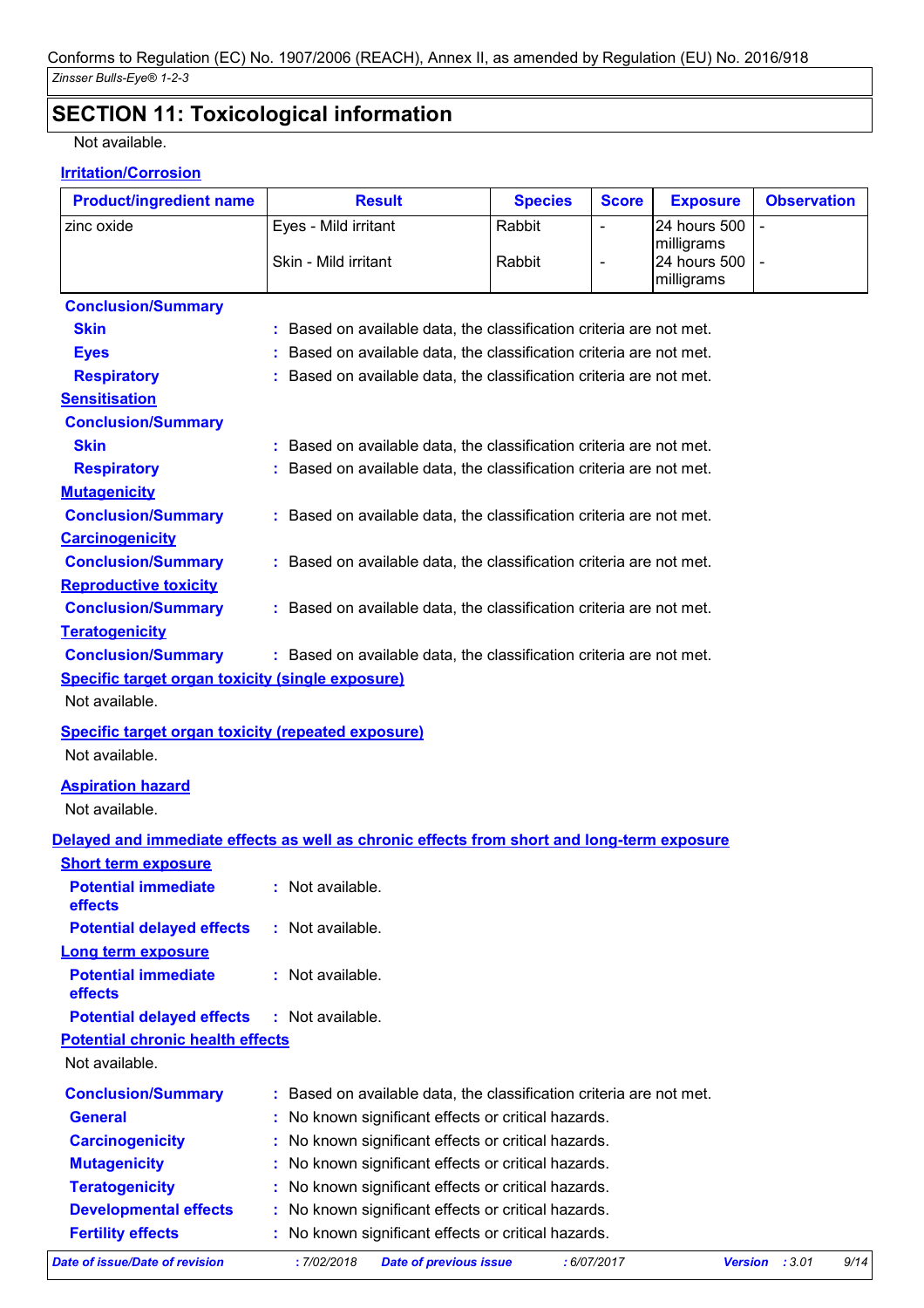### **SECTION 11: Toxicological information**

**Other information :** Not available.

### **SECTION 12: Ecological information**

#### **12.1 Toxicity**

There are no data available on the mixture itself. Do not allow to enter drains or watercourses.

The mixture has been assessed following the summation method of the CLP Regulation (EC) No 1272/2008 and is classified for eco-toxicological properties accordingly. See Sections 2 and 3 for details.

| <b>Product/ingredient name</b>              | <b>Result</b>                                                       | <b>Species</b>                                                         | <b>Exposure</b> |
|---------------------------------------------|---------------------------------------------------------------------|------------------------------------------------------------------------|-----------------|
| 4,5-dichloro-2-octyl-2H-<br>sothiazol-3-one | Acute EC50 18 ppb Marine water                                      | Algae - Skeletonema costatum                                           | 196 hours       |
|                                             | Acute EC50 30,1 ppb Fresh water<br>Acute LC50 19,8 ppb Fresh water  | Daphnia spec. - Daphnia magna   48 hours<br>Fish - Lepomis macrochirus | 196 hours       |
| Association IA consideration                | i - I I amerikal da izan zauta 1964 zauta hamar handin era 1964 eta |                                                                        |                 |

**Conclusion/Summary :** Harmful to aquatic life with long lasting effects.

#### **12.2 Persistence and degradability**

**Conclusion/Summary :** This product has not been tested for biodegradation. Based on available data, the classification criteria are not met.

#### **12.3 Bioaccumulative potential**

| <b>Product/ingredient name</b>                                     | $\mathsf{LoaP}_\mathsf{ow}$ | <b>BCF</b> | <b>Potential</b> |
|--------------------------------------------------------------------|-----------------------------|------------|------------------|
| l zinc oxide<br>$ 4,5$ -dichloro-2-octyl-2H-<br>l isothiazol-3-one | 3.59                        | 60960      | high<br>llow     |

| <b>Soil/water partition</b><br>coefficient $(K_{oc})$ | : Not available.                                                                                       |
|-------------------------------------------------------|--------------------------------------------------------------------------------------------------------|
| <b>Mobility</b>                                       | : This product is not likely to volatilise rapidly into the air because of its low vapour<br>pressure. |

#### **12.5 Results of PBT and vPvB assessment**

| <b>PBT</b>  | : Not applicable. |
|-------------|-------------------|
| <b>vPvB</b> | : Not applicable. |

**12.6 Other adverse effects** : No known significant effects or critical hazards.

### **SECTION 13: Disposal considerations**

The information in this section contains generic advice and guidance.

### **13.1 Waste treatment methods**

| <b>Product</b><br><b>Methods of disposal</b> |            | : The generation of waste should be avoided or minimised wherever possible.<br>Disposal of this product, solutions and any by-products should at all times comply<br>with the requirements of environmental protection and waste disposal legislation<br>and any regional local authority requirements. Dispose of surplus and non- |             |                |       |       |
|----------------------------------------------|------------|-------------------------------------------------------------------------------------------------------------------------------------------------------------------------------------------------------------------------------------------------------------------------------------------------------------------------------------|-------------|----------------|-------|-------|
| <b>Hazardous waste</b>                       | $:$ Yes.   | recyclable products via a licensed waste disposal contractor. Waste should not be<br>disposed of untreated to the sewer unless fully compliant with the requirements of<br>all authorities with jurisdiction.                                                                                                                       |             |                |       |       |
| Date of issue/Date of revision               | :7/02/2018 | <b>Date of previous issue</b>                                                                                                                                                                                                                                                                                                       | : 6/07/2017 | <b>Version</b> | :3.01 | 10/14 |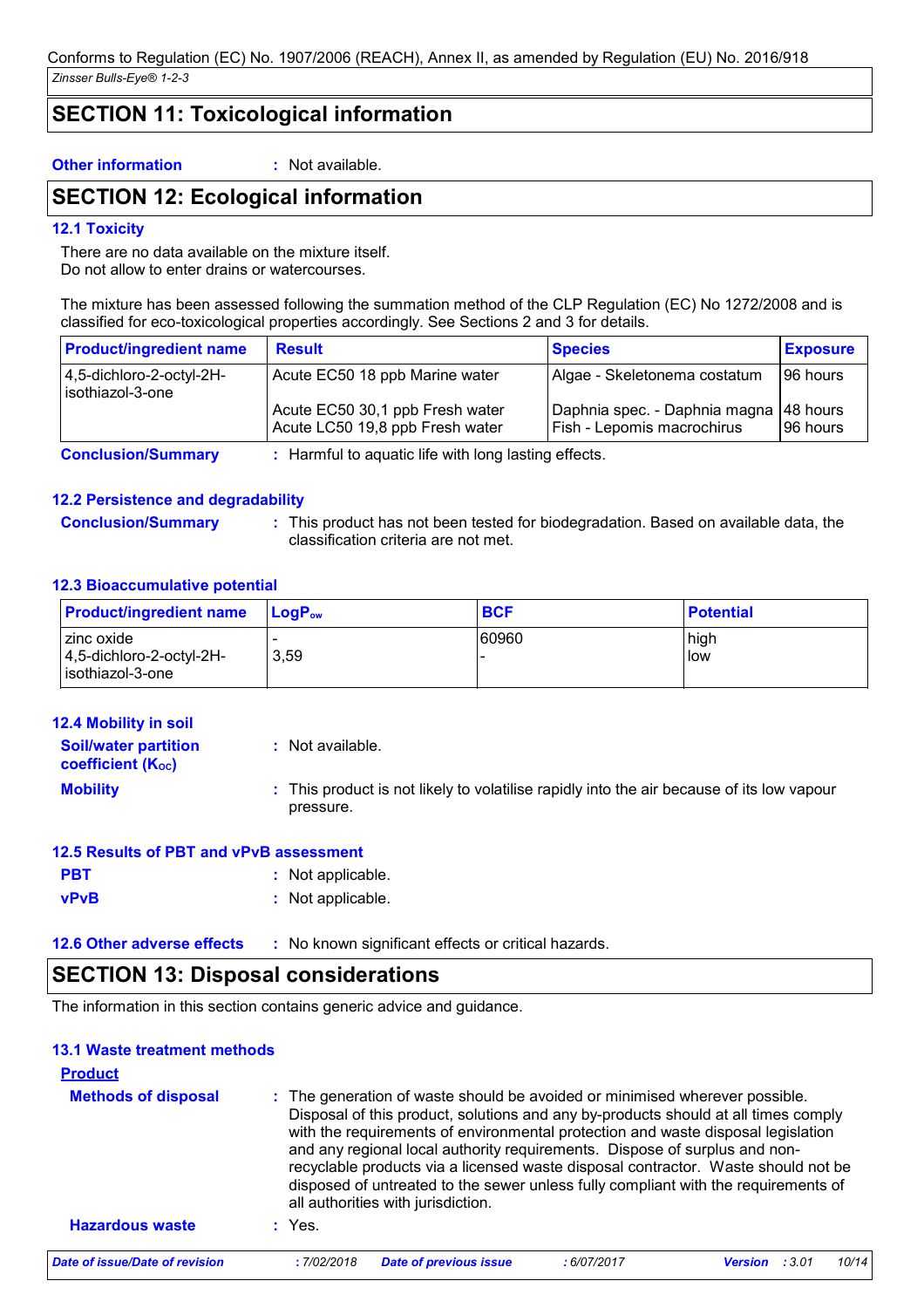| <b>SECTION 13: Disposal considerations</b> |                                                                                                                                                                                                                                                                                                                                                    |  |  |
|--------------------------------------------|----------------------------------------------------------------------------------------------------------------------------------------------------------------------------------------------------------------------------------------------------------------------------------------------------------------------------------------------------|--|--|
| <b>Disposal considerations</b>             | : Do not allow to enter drains or watercourses.<br>Dispose of according to all federal, state and local applicable regulations.<br>If this product is mixed with other wastes, the original waste product code may no<br>longer apply and the appropriate code should be assigned.<br>For further information, contact your local waste authority. |  |  |
| <b>European waste catalogue (EWC)</b>      |                                                                                                                                                                                                                                                                                                                                                    |  |  |
|                                            | The European Waste Catalogue classification of this product, when disposed of as waste, is:                                                                                                                                                                                                                                                        |  |  |
| <b>Waste code</b>                          | <b>Waste designation</b>                                                                                                                                                                                                                                                                                                                           |  |  |
| 08 01 11*                                  | waste paint and varnish containing organic solvents or other hazardous substances                                                                                                                                                                                                                                                                  |  |  |
| <b>Packaging</b>                           |                                                                                                                                                                                                                                                                                                                                                    |  |  |
| <b>Methods of disposal</b>                 | : The generation of waste should be avoided or minimised wherever possible. Waste<br>packaging should be recycled. Incineration or landfill should only be considered<br>when recycling is not feasible.                                                                                                                                           |  |  |
| <b>Disposal considerations</b>             | : Using information provided in this safety data sheet, advice should be obtained from<br>the relevant waste authority on the classification of empty containers.<br>Empty containers must be scrapped or reconditioned.<br>Dispose of containers contaminated by the product in accordance with local or<br>national legal provisions.            |  |  |

**Special precautions :** This material and its container must be disposed of in a safe way. Care should be taken when handling emptied containers that have not been cleaned or rinsed out. Empty containers or liners may retain some product residues. Avoid dispersal of spilt material and runoff and contact with soil, waterways, drains and sewers.

### **SECTION 14: Transport information**

|                                           | <b>ADR/RID</b> | <b>ADN</b>     | <b>IMDG</b>    | <b>IATA</b>    |
|-------------------------------------------|----------------|----------------|----------------|----------------|
| 14.1 UN number                            | Not regulated. | Not regulated. | Not regulated. | Not regulated. |
| 14.2 UN proper<br>shipping name           | -              |                |                |                |
| <b>14.3 Transport</b><br>hazard class(es) | -              |                |                |                |
| <b>14.4 Packing</b><br>group              |                |                |                |                |
| 14.5<br><b>Environmental</b><br>hazards   | No.            | No.            | No.            | No.            |
| <b>Additional</b><br>information          |                |                |                |                |

**user**

**14.6 Special precautions for : Transport within user's premises:** always transport in closed containers that are upright and secure. Ensure that persons transporting the product know what to do in the event of an accident or spillage.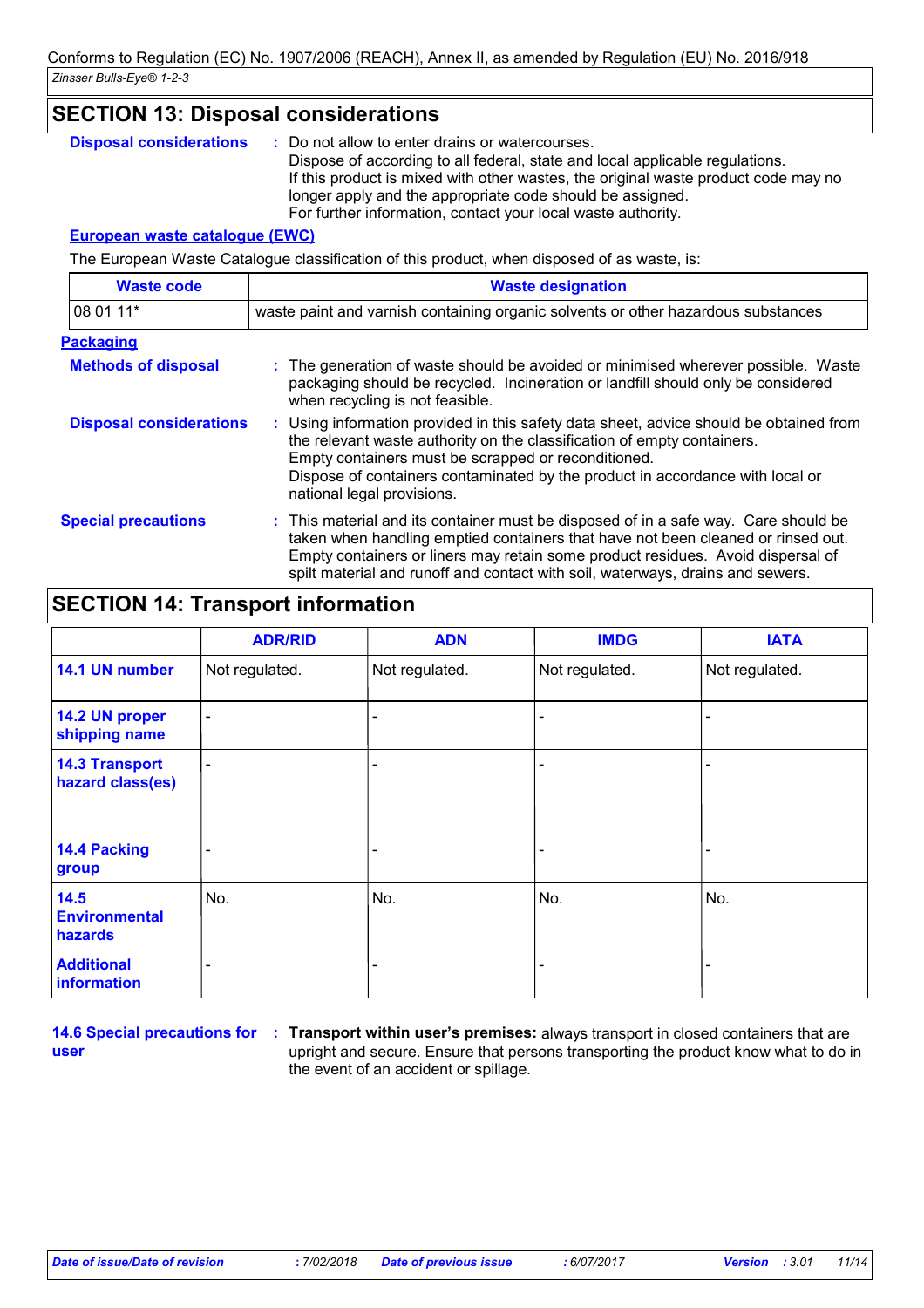# **SECTION 15: Regulatory information**

| 15.1 Safety, health and environmental regulations/legislation specific for the substance or mixture                                                      |                   |                                                                                                                                                                                                                                                                                                     |             |                |       |
|----------------------------------------------------------------------------------------------------------------------------------------------------------|-------------------|-----------------------------------------------------------------------------------------------------------------------------------------------------------------------------------------------------------------------------------------------------------------------------------------------------|-------------|----------------|-------|
| EU Regulation (EC) No. 1907/2006 (REACH)                                                                                                                 |                   |                                                                                                                                                                                                                                                                                                     |             |                |       |
| <b>Annex XIV - List of substances subject to authorisation</b>                                                                                           |                   |                                                                                                                                                                                                                                                                                                     |             |                |       |
| <b>Annex XIV</b>                                                                                                                                         |                   |                                                                                                                                                                                                                                                                                                     |             |                |       |
| None of the components are listed.                                                                                                                       |                   |                                                                                                                                                                                                                                                                                                     |             |                |       |
| <b>Substances of very high concern</b>                                                                                                                   |                   |                                                                                                                                                                                                                                                                                                     |             |                |       |
| None of the components are listed.                                                                                                                       |                   |                                                                                                                                                                                                                                                                                                     |             |                |       |
| <b>Annex XVII - Restrictions</b><br>on the manufacture,<br>placing on the market<br>and use of certain<br>dangerous substances,<br>mixtures and articles | : Not applicable. |                                                                                                                                                                                                                                                                                                     |             |                |       |
| <b>Other EU regulations</b>                                                                                                                              |                   |                                                                                                                                                                                                                                                                                                     |             |                |       |
| <b>VOC</b>                                                                                                                                               |                   | : The provisions of Directive 2004/42/EC on VOC apply to this product. Refer to the<br>product label and/or technical data sheet for further information.                                                                                                                                           |             |                |       |
| <b>VOC for Ready-for-Use</b><br><b>Mixture</b>                                                                                                           |                   | : IIA/g. Primers. EU limit value for this product: 30g/l (2010.)<br>This product contains a maximum of 30 g/l VOC.                                                                                                                                                                                  |             |                |       |
| <b>Europe inventory</b>                                                                                                                                  |                   | : All components are listed or exempted.                                                                                                                                                                                                                                                            |             |                |       |
| Ozone depleting substances (1005/2009/EU)<br>Not listed.                                                                                                 |                   |                                                                                                                                                                                                                                                                                                     |             |                |       |
| Prior Informed Consent (PIC) (649/2012/EU)                                                                                                               |                   |                                                                                                                                                                                                                                                                                                     |             |                |       |
| Not listed.                                                                                                                                              |                   |                                                                                                                                                                                                                                                                                                     |             |                |       |
| <b>Seveso Directive</b>                                                                                                                                  |                   |                                                                                                                                                                                                                                                                                                     |             |                |       |
| This product is not controlled under the Seveso Directive.                                                                                               |                   |                                                                                                                                                                                                                                                                                                     |             |                |       |
| <b>National regulations</b>                                                                                                                              |                   |                                                                                                                                                                                                                                                                                                     |             |                |       |
| <b>Industrial use</b>                                                                                                                                    |                   | : The information contained in this safety data sheet does not constitute the user's<br>own assessment of workplace risks, as required by other health and safety<br>legislation. The provisions of the national health and safety at work regulations apply<br>to the use of this product at work. |             |                |       |
| <b>References</b>                                                                                                                                        |                   | EH40/2005 Workplace exposure limits<br>Conforms to Regulation (EC) No. 1907/2006 (REACH), Annex II, as amended by<br>Regulation (EU) No. 2016/918                                                                                                                                                   |             |                |       |
| <b>International requlations</b>                                                                                                                         |                   |                                                                                                                                                                                                                                                                                                     |             |                |       |
| <b>Chemical Weapon Convention List Schedules I, II &amp; III Chemicals</b><br>Not listed.                                                                |                   |                                                                                                                                                                                                                                                                                                     |             |                |       |
| <b>Montreal Protocol (Annexes A, B, C, E)</b><br>Not listed.                                                                                             |                   |                                                                                                                                                                                                                                                                                                     |             |                |       |
| <b>Stockholm Convention on Persistent Organic Pollutants</b><br>Not listed.                                                                              |                   |                                                                                                                                                                                                                                                                                                     |             |                |       |
| <b>Rotterdam Convention on Prior Informed Consent (PIC)</b><br>Not listed.                                                                               |                   |                                                                                                                                                                                                                                                                                                     |             |                |       |
| <b>UNECE Aarhus Protocol on POPs and Heavy Metals</b>                                                                                                    |                   |                                                                                                                                                                                                                                                                                                     |             |                |       |
| Not listed.                                                                                                                                              |                   |                                                                                                                                                                                                                                                                                                     |             |                |       |
| <b>CN code</b><br>: 3209100                                                                                                                              |                   |                                                                                                                                                                                                                                                                                                     |             |                |       |
| <b>International lists</b>                                                                                                                               |                   |                                                                                                                                                                                                                                                                                                     |             |                |       |
| <b>National inventory</b><br><b>Australia</b>                                                                                                            |                   | : At least one component is not listed.                                                                                                                                                                                                                                                             |             |                |       |
| <b>Date of issue/Date of revision</b>                                                                                                                    | : 7/02/2018       | <b>Date of previous issue</b>                                                                                                                                                                                                                                                                       | : 6/07/2017 | Version : 3.01 | 12/14 |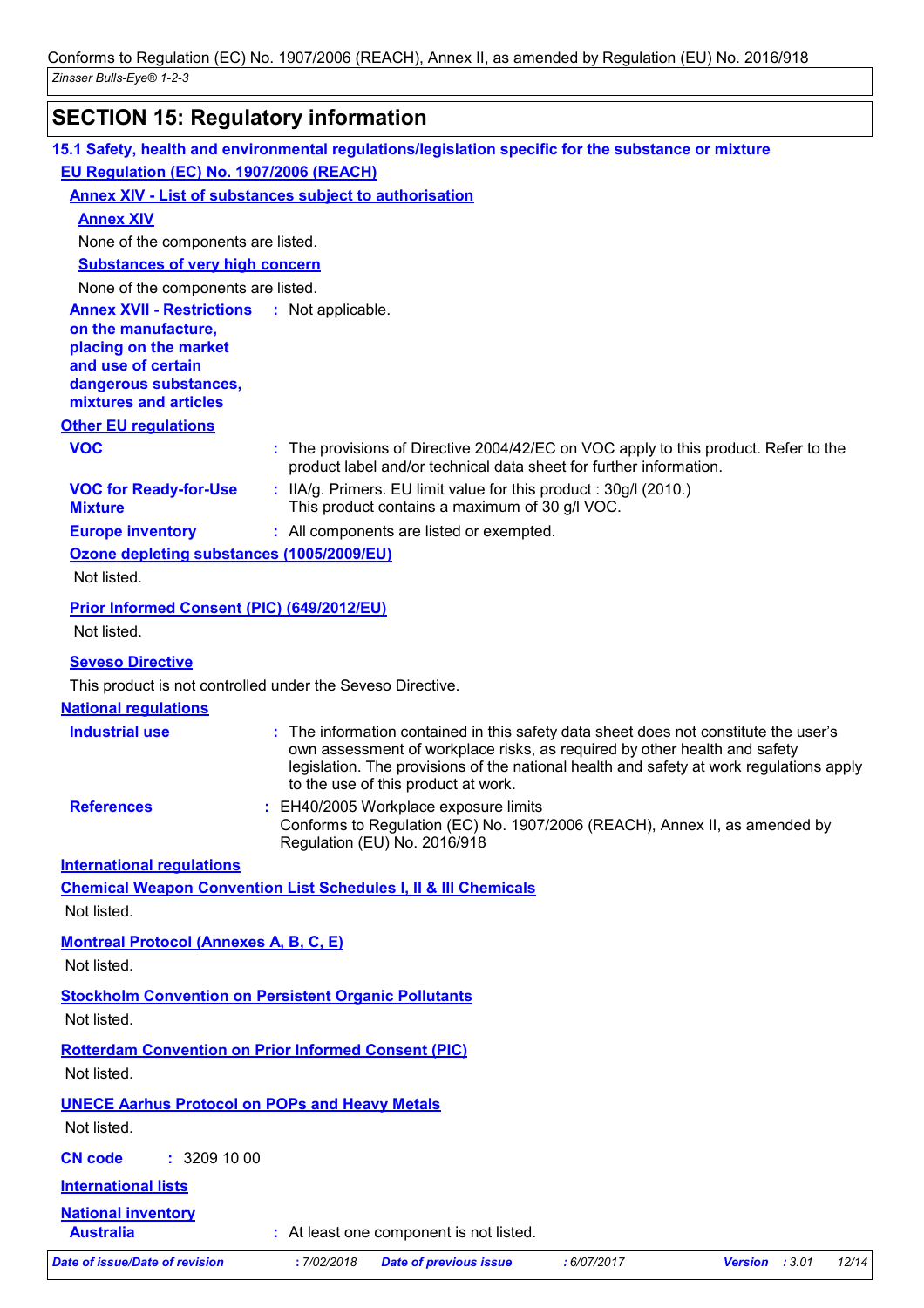# **SECTION 15: Regulatory information**

| <b>Canada</b>                                  | : At least one component is not listed.                                              |
|------------------------------------------------|--------------------------------------------------------------------------------------|
| <b>China</b>                                   | : At least one component is not listed.                                              |
| <b>Japan</b>                                   | : Japan inventory (ENCS): Not determined.<br>Japan inventory (ISHL): Not determined. |
| <b>Malaysia</b>                                | : Not determined.                                                                    |
| <b>New Zealand</b>                             | : At least one component is not listed.                                              |
| <b>Philippines</b><br><b>Republic of Korea</b> | : At least one component is not listed.<br>: At least one component is not listed.   |
| <b>Taiwan</b>                                  | : At least one component is not listed.                                              |
| <b>Turkey</b>                                  | : Not determined.                                                                    |
| <b>United States</b>                           | : Not determined.                                                                    |
| <b>15.2 Chemical safety</b>                    | : No Chemical Safety Assessment has been carried out.                                |

**assessment**

### **SECTION 16: Other information**

Indicates information that has changed from previously issued version.

| <b>Abbreviations and</b> | : ATE = Acute Toxicity Estimate                                               |
|--------------------------|-------------------------------------------------------------------------------|
| acronyms                 | CLP = Classification, Labelling and Packaging Regulation [Regulation (EC) No. |
|                          | 1272/2008]                                                                    |
|                          | DMEL = Derived Minimal Effect Level                                           |
|                          | DNEL = Derived No Effect Level                                                |
|                          | EUH statement = CLP-specific Hazard statement                                 |
|                          | PBT = Persistent, Bioaccumulative and Toxic                                   |
|                          | PNEC = Predicted No Effect Concentration                                      |
|                          | <b>RRN = REACH Registration Number</b>                                        |
|                          | vPvB = Very Persistent and Very Bioaccumulative                               |

#### **Procedure used to derive the classification according to Regulation (EC) No. 1272/2008 [CLP/GHS]**

| <b>Classification</b>   | <b>Justification</b> |
|-------------------------|----------------------|
| Aquatic Chronic 3, H412 | Expert judgment      |

#### **Full text of H-phrases referred to in sections 2 and 3**

| <b>Full text of abbreviated H</b><br><b>statements</b> | H302<br>H314<br>H317<br>H318<br>H331<br>H400<br>H410<br>H412                                                                                                                                    | Harmful if swallowed.<br>Causes severe skin burns and eye damage.<br>May cause an allergic skin reaction.<br>Causes serious eye damage.<br>Toxic if inhaled.<br>Very toxic to aquatic life.<br>Very toxic to aquatic life with long lasting effects.<br>Harmful to aquatic life with long lasting effects.                                                                        |
|--------------------------------------------------------|-------------------------------------------------------------------------------------------------------------------------------------------------------------------------------------------------|-----------------------------------------------------------------------------------------------------------------------------------------------------------------------------------------------------------------------------------------------------------------------------------------------------------------------------------------------------------------------------------|
| <b>Full text of classifications</b><br>[CLP/GHS]       | Acute Tox. 3, H331<br>Acute Tox. 4, H302<br>Aquatic Acute 1, H400<br>Aquatic Chronic 1, H410<br>Aquatic Chronic 3, H412<br>Eye Dam. 1, H318<br>Skin Corr. 1B, H314<br><b>Skin Sens. 1, H317</b> | ACUTE TOXICITY (inhalation) - Category 3<br><b>ACUTE TOXICITY (oral) - Category 4</b><br>SHORT-TERM (ACUTE) AQUATIC HAZARD - Category<br>LONG-TERM (CHRONIC) AQUATIC HAZARD -<br>Category 1<br>LONG-TERM (CHRONIC) AQUATIC HAZARD -<br>Category 3<br>SERIOUS EYE DAMAGE/EYE IRRITATION - Category 1<br>SKIN CORROSION/IRRITATION - Category 1B<br>SKIN SENSITISATION - Category 1 |
| <b>Date of printing</b>                                | 16/07/2018                                                                                                                                                                                      |                                                                                                                                                                                                                                                                                                                                                                                   |
| Date of issue/ Date of<br>revision                     | : 7/02/2018                                                                                                                                                                                     |                                                                                                                                                                                                                                                                                                                                                                                   |